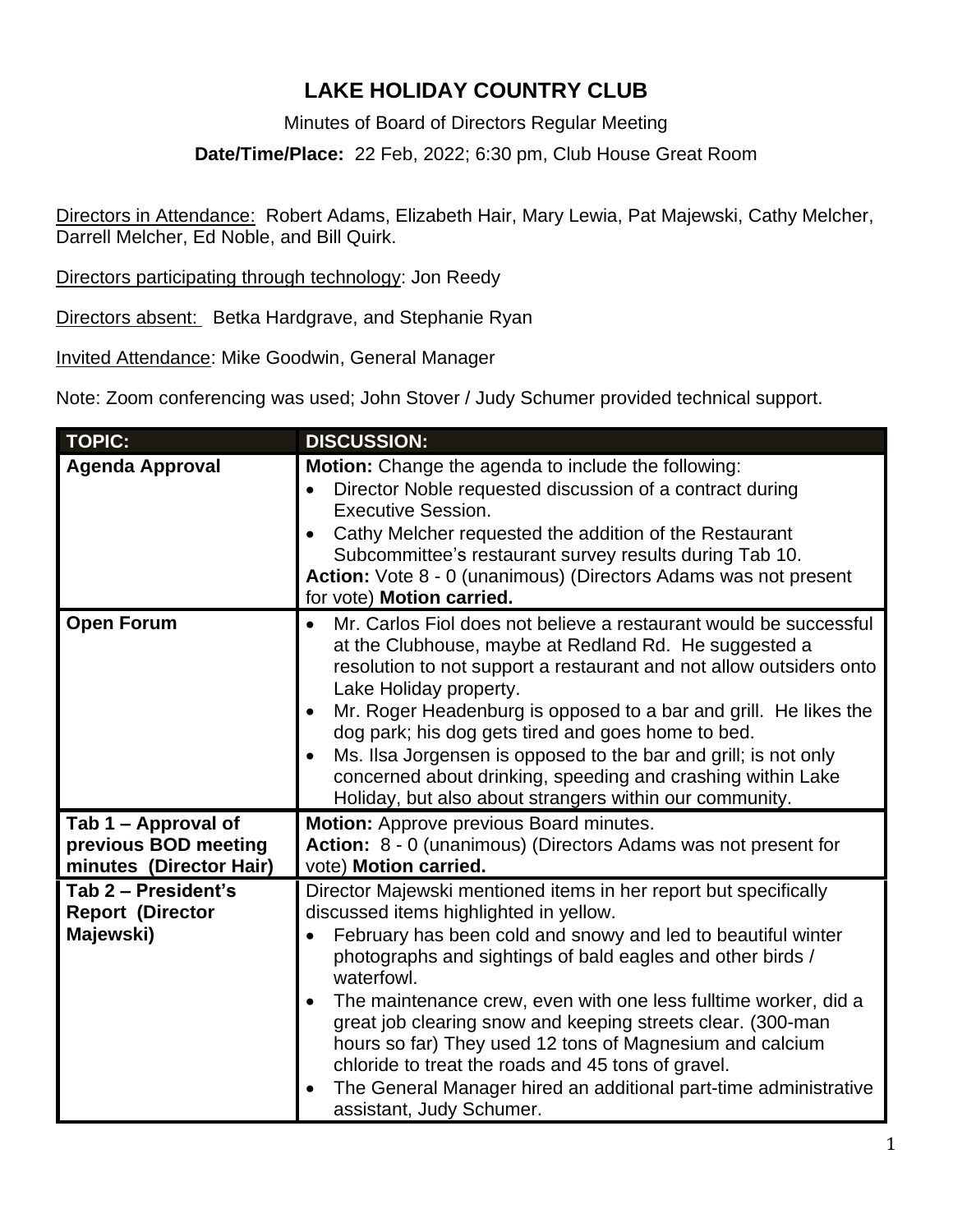|                               | Munchie Duck, the clubhouse snack shop/café, is permanently<br>$\bullet$<br>closed. The General Manager sent out several requests for<br>proposals which are due back February 28. |
|-------------------------------|------------------------------------------------------------------------------------------------------------------------------------------------------------------------------------|
|                               | Food trucks are scheduled Fridays through Sundays when the<br>weather improves.                                                                                                    |
|                               |                                                                                                                                                                                    |
|                               | Eagle Scout project: dog waste stations by Lily Langston on<br>walking trails; she will submit a proposal.                                                                         |
|                               | There will be an orientation meeting for committee chairs in                                                                                                                       |
|                               | March.                                                                                                                                                                             |
|                               | Community Stream walk volunteers needed to take photos of                                                                                                                          |
|                               | high erosion areas in early spring. If interested, send your name                                                                                                                  |
|                               | to Chris Anderson, Chair of Lake Committee at                                                                                                                                      |
|                               | chairlc@lakeholidaycc.org. There will be a meeting in early March                                                                                                                  |
|                               | for the volunteers.                                                                                                                                                                |
|                               | MPC needs CIP projects from committees. Once prioritized, will                                                                                                                     |
|                               | be sent to the board for approval. Liaisons need to ensure their                                                                                                                   |
|                               | committees are working on this.                                                                                                                                                    |
|                               | Treasurer needs general budget requests. 2023 budget work will                                                                                                                     |
|                               | begin in May.                                                                                                                                                                      |
|                               | Different microphones have been ordered for the Clubhouse                                                                                                                          |
|                               | meetings as the existing one cannot handle a large room.                                                                                                                           |
|                               | Director Majewski also discussed fiduciary responsibility of Board                                                                                                                 |
|                               | and Committee members. (See attached)                                                                                                                                              |
| Tab 3 - General               | General Manager Mike Goodwin mentioned items in his report but                                                                                                                     |
| <b>Manager's Report (Mike</b> | specifically spoke about items highlighted in yellow.                                                                                                                              |
| Goodwin)                      | <b>Radar Speed Camera Acquisition Funds Release Request</b>                                                                                                                        |
|                               | There are sufficient funds for the second TrafficLogix brand radar                                                                                                                 |
|                               | speed cameras (planned as a Capital Fund expenditure).                                                                                                                             |
|                               | TrafficLogix quoted \$10,421.58. The Board must approve release                                                                                                                    |
|                               |                                                                                                                                                                                    |
|                               |                                                                                                                                                                                    |
|                               | of funds in accordance with Resolution 2019-01, the Budget and                                                                                                                     |
|                               | <b>Expenditures Policy.</b>                                                                                                                                                        |
|                               | Motion: Director Hair moved to approve purchase.                                                                                                                                   |
|                               | Action: In Favor: 8 (Hair, Lewia, Majewski, C Melcher, D Melcher,                                                                                                                  |
|                               | Noble, Reedy and Quirk); Abstained: 1 (Adams) Motion carried.                                                                                                                      |
|                               | Front Gate Barrier Controllers The BK Solutions front entry                                                                                                                        |
|                               | gate barrier has been ordered. Installation will be completed as                                                                                                                   |
|                               | soon as all the necessary parts have arrived at BK's facility. Must                                                                                                                |
|                               | be done prior to sealing and restriping of the front gate entry                                                                                                                    |
|                               | lanes later this year.                                                                                                                                                             |
|                               | <b>Clubhouse Tables and Carts Purchase The Clubhouse Tables</b>                                                                                                                    |
|                               | and Carts have been received and are in use.                                                                                                                                       |
|                               | <b>Office Operations</b> The Association Management Office will                                                                                                                    |
|                               | reopen for all walk-in transactions from 8:00 am through 5:00 pm                                                                                                                   |
|                               | (normal business hours) on February 21, 2022.                                                                                                                                      |
|                               | Document Digitization Plans Staff members have only to create<br>٠                                                                                                                 |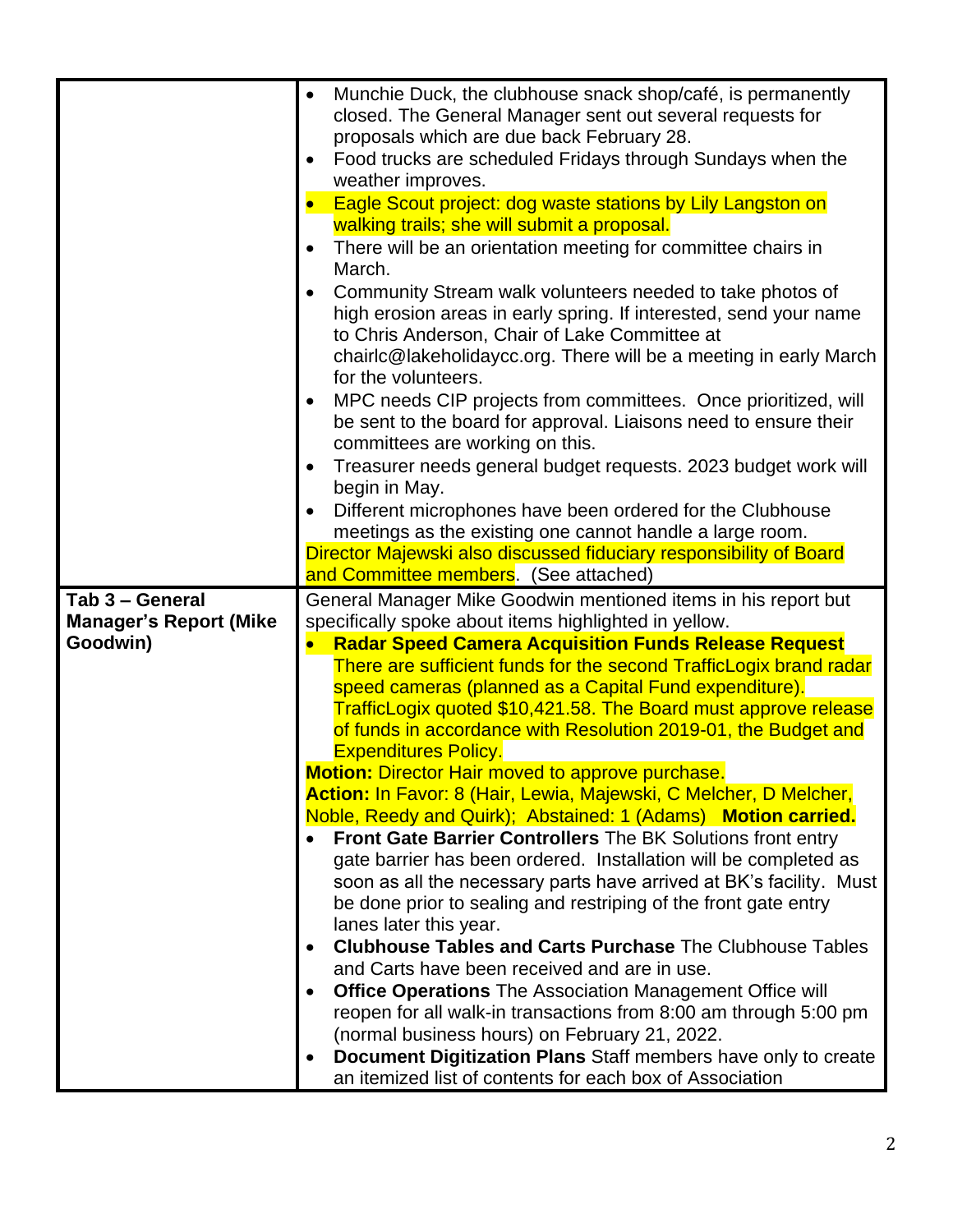|                                | documents; and the GM request quotes from qualified firms for               |
|--------------------------------|-----------------------------------------------------------------------------|
|                                | this batch to be digitized.                                                 |
|                                | Marina Paths and Paving Plans Remaining work at the Marina                  |
|                                | will begin as soon as the weather and soil conditions allow.                |
|                                | Quotes for the concrete work is currently being obtained; paving            |
|                                | quotes to follow.                                                           |
|                                | Dog Park Pavilion As soon as grounds conditions permit, the                 |
|                                | installation of the pavilion roof will be installed.                        |
| Tab 4 - Treasurer's            | There are some delinquencies, but Director Noble believes that will         |
| <b>Report (Director Noble)</b> | resolve itself when members start registering their boats. LH               |
|                                | financial health is in good shape.                                          |
| Tab 5 - Committee              | Director Majewski noted there were only 2 committee minutes                 |
| <b>Reports</b>                 | submitted. Liaison Board members need to remind committees to               |
|                                | submit meeting minutes. No discussion on Committee minutes.                 |
| Tab 6 - Enhanced               | <b>Issue:</b> In an effort to update the connectivity of the network in the |
| <b>Cabling Solutions for</b>   | clubhouse, new cabling needs to be installed in the LHCC.                   |
| <b>Clubhouse RFP (Director</b> | <b>Recommendation:</b> Acquire proposals for network cabling for the        |
| <b>Lewia invited John</b>      | Clubhouse. T568B is the wiring pattern unless otherwise directed.           |
| <b>Stover (Com Chair) to</b>   | • Great Room: 4 locations (4 wall locations, 2 cable per) = 8 total         |
| present information)           | cables                                                                      |
|                                | o Contractor provides and installs mounting boxes, dual port                |
|                                | CAT <sub>6</sub>                                                            |
|                                | o RJ45 Wall Plate. Wall Plate color must be white                           |
|                                | o Contractor provides and installs CAT6 data jacks for wall                 |
|                                | plates                                                                      |
|                                | o Cables are to be terminated and punched down in data                      |
|                                | jacks                                                                       |
|                                | o Wall plates and cables are to be labeled                                  |
|                                | o Installation height should be the same as existing outlets                |
|                                | • Cables are to be run to first floor Heating Ventilation and Air           |
|                                | Conditioning Room (HVAC)                                                    |
|                                | o Cables should extend to the floor +1 foot (12 inches)                     |
|                                | o Cables should be terminated to a clear RJ-45 connector                    |
|                                | wired to                                                                    |
|                                | o CAT6 T568 standards                                                       |
|                                | • Any excess verified-defunct previously installed cables encountered       |
|                                | during the process of this RFP must be removed; even if the                 |
|                                | contractor did not install                                                  |
|                                | • Any penetrations created between floors must be properly drilled          |
|                                | and annotated                                                               |
|                                | • All cables should be suspended in enclosed areas and secured              |
|                                | with Velcro straps when exposed                                             |
|                                | • Any alterations and repair to the existing drywall should be              |
|                                | coordinated with the Committee. Repair of drywall is the                    |
|                                | responsibility of the contractor unless otherwise stated                    |
|                                | Notes: 1. Floor plan dimensions to be provided by GM.                       |
|                                | 2. Provide Certificate of Insurance                                         |
|                                | 3. Provide Contractor License Number                                        |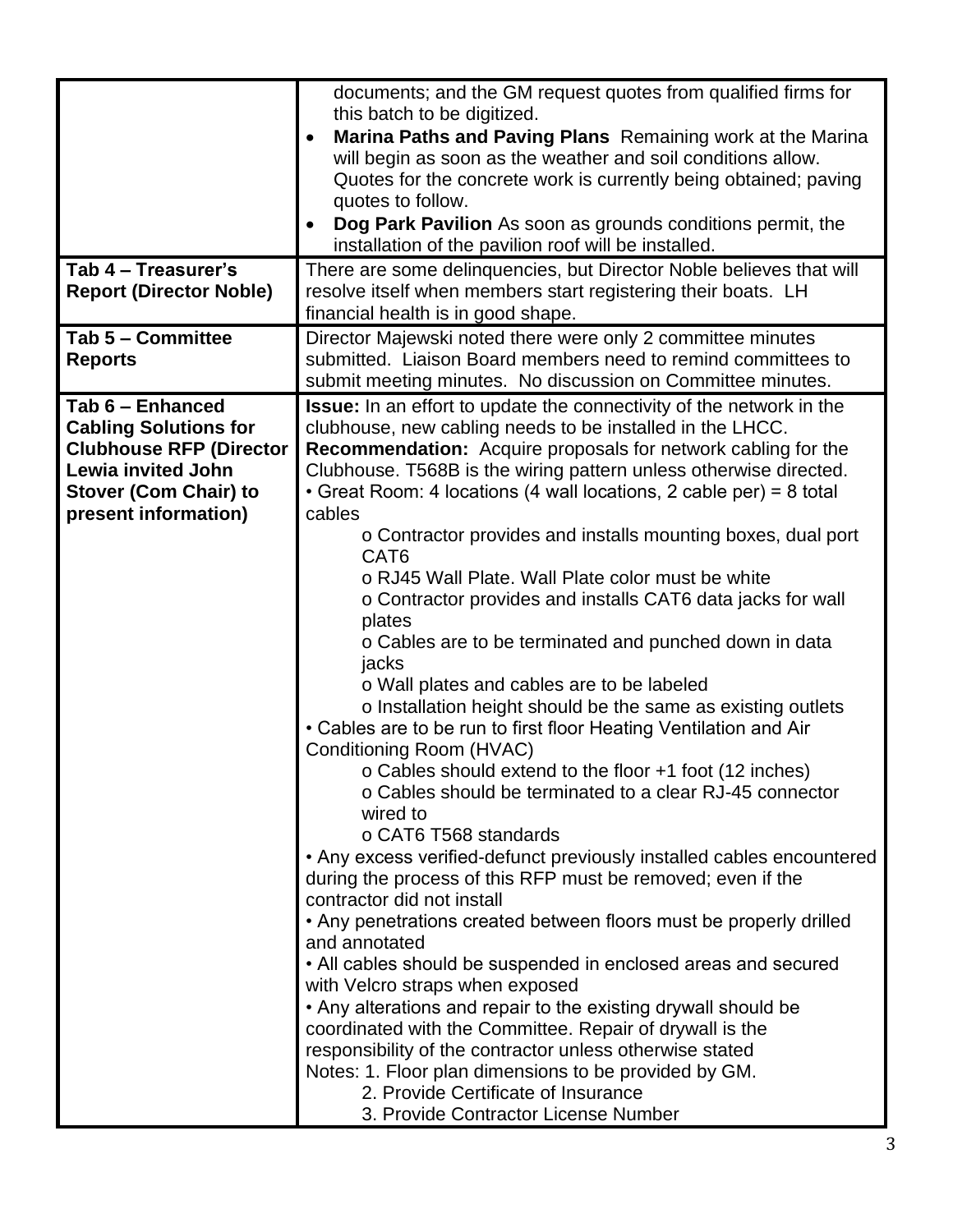|                                                                                                                                                                                                                                      | 4. Target installation date March 14 through March 20, 2022<br>Motion submitted: Move forward with this RFP, so the GM can<br>begin RFP process, select a vendor, and have the work completed<br>for a cost not to exceed \$4000.<br>No motion required Already in budget and approved. If it goes over<br>budget, GM must come to Board for approval.                                                                                                                                                                                                                                                                                                                                                                                                                                                                                                                                                                                                                                                                                                                                                                                                                                                                                                                                                                                                                                                                                                                                                                                                                                                                                                                                                                                                                                                  |
|--------------------------------------------------------------------------------------------------------------------------------------------------------------------------------------------------------------------------------------|---------------------------------------------------------------------------------------------------------------------------------------------------------------------------------------------------------------------------------------------------------------------------------------------------------------------------------------------------------------------------------------------------------------------------------------------------------------------------------------------------------------------------------------------------------------------------------------------------------------------------------------------------------------------------------------------------------------------------------------------------------------------------------------------------------------------------------------------------------------------------------------------------------------------------------------------------------------------------------------------------------------------------------------------------------------------------------------------------------------------------------------------------------------------------------------------------------------------------------------------------------------------------------------------------------------------------------------------------------------------------------------------------------------------------------------------------------------------------------------------------------------------------------------------------------------------------------------------------------------------------------------------------------------------------------------------------------------------------------------------------------------------------------------------------------|
| Tab 7 – Installation of<br><b>Stop Signs - Lakeview</b><br>Dr & Sunset Cir.<br>(Director D. Melcher)                                                                                                                                 | <b>Issue:</b> The intersection of Lakeview Drive and Sunset Circle is right<br>below the crest of a hill and is a hazard to those on Sunset Circle<br>attempting to cross or turn onto Lakeview Drive.<br><b>Recommendation:</b> The Buildings, Grounds, and Safety Advisory<br>(BG&SA) Committee voted unanimously in favor of adding two stop<br>signs to Lakeview Dr. making it a 4-way intersection of Lakeview Dr.<br>and Sunset Circle.<br><b>Budget:</b> Approximately \$200 signage budget is available.<br>Motion: Approve the installation of stop signs on Lakeview Dr. to<br>create a 4-way intersection at Lakeview Dr. and Sunset Cir.<br>Action: In Favor: 9-0 (unanimous). Motion carried.                                                                                                                                                                                                                                                                                                                                                                                                                                                                                                                                                                                                                                                                                                                                                                                                                                                                                                                                                                                                                                                                                              |
| Tab 8 - INFO TAB ONLY<br><b>Refreshing the</b><br><b>Clubhouse Great Room</b><br>During 2022 - the 50th<br><b>Anniversary of LHCC</b><br><b>February 22, 2022</b><br>(Director C Melcher;<br><b>Director D Melcher</b><br>presented) | <b>Topic:</b> In celebration of the 50th anniversary, the Building, Grounds<br>& Safety Advisory (BG&SA)) Committee would like to refresh the<br>clubhouse great room and adjacent areas (foyer, hallway, stairwell,<br>etc.) in 2022. (Samples provided)<br><b>Information:</b> The BG&SA Committee recommends the clubhouse<br>great room refresh be completed in 2022. This includes repairing and<br>patching the walls; new paint; new carpeting; and exploring options<br>for acoustic, sound and light controls to ensure that the space can<br>meet the demands and uses of the community's great room.<br>Additionally, the committee would like to explore the addition of<br>photos enlargements that feature our lake and natural environment<br>and hanging of historical artifacts for display on certain walls. Some<br>acoustic panels also allow for the screen printing of images onto the<br>fabric vs. the use of a plain fabric.<br><b>Planned actions:</b> The BG&SA Committee will explore options and<br>pricing for modernizing and refreshing the clubhouse great room and<br>adjacent areas, and bring recommendations back to the Board for<br>approval.<br><b>Budget Information: Replacement Reserve (\$2M+) and possibly</b><br>the Technology-related budget approved in 2021. The BG&SA<br>Committee will seek the advice of the Finance Committee for budget<br>line items. Comprehensive pricing information will be provided to the<br>Board for approval upon the receipt of responses to RFPs issued by<br>LHCC for painting, carpeting, photographers, and acoustic<br>engineering firms. If necessary, based on cost estimates, some<br>activities, such as an acoustic study and possible new/enhanced<br>acoustic system, may need to be phased in over time. |
| Tab 9 - INFO TAB ONLY<br><b>Food Services Expert</b><br><b>Presentation (Director</b><br>Majewski invited Mr.                                                                                                                        | Topic: The Board is in need of education about food services and<br>what is required to successfully have a bar and grill owned and<br>managed by a vendor and not supported by association funds. Mr.<br>Chris Willey, who lives in Lake Holiday, has 40 years of experience                                                                                                                                                                                                                                                                                                                                                                                                                                                                                                                                                                                                                                                                                                                                                                                                                                                                                                                                                                                                                                                                                                                                                                                                                                                                                                                                                                                                                                                                                                                           |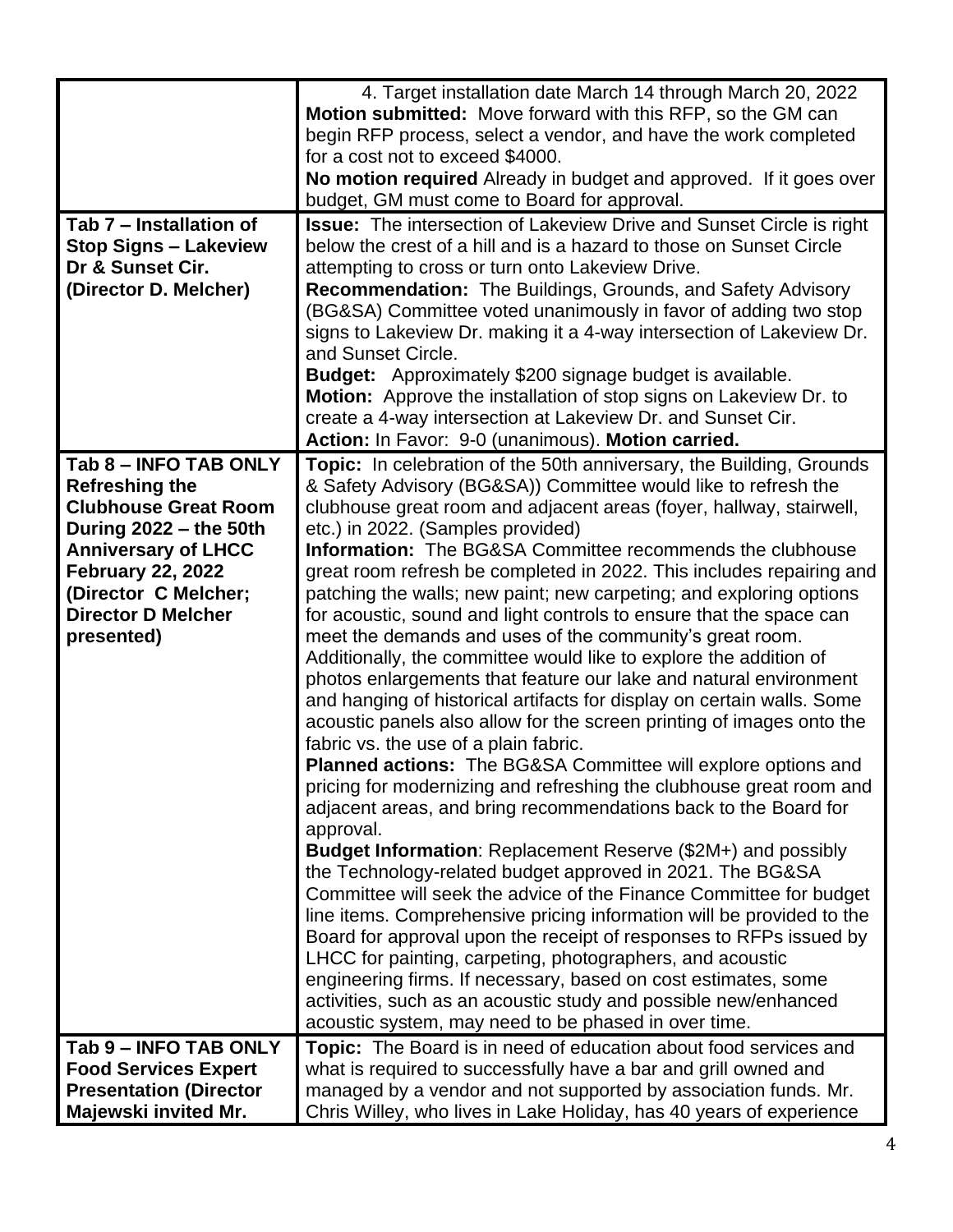| <b>Chris Willey, Food</b>     | in food services, is a licensed Northern VA food service manager,          |
|-------------------------------|----------------------------------------------------------------------------|
| <b>Services Expert)</b>       | has been fully certified in HACCP & service safe manager, and has          |
|                               | been TIPS certified. He offered his services to assist. In summary, it     |
|                               | is the Board's fiduciary responsibility to do what is in the               |
|                               | Association's best interests. This involves more responsibility than       |
|                               |                                                                            |
|                               | just what the community wants or needs. It involves financial viability    |
|                               | of any endeavor. Thus, the Board needs to gather as much                   |
|                               | information as possible from experts in the field of food services to      |
|                               | help the directors make an informed decision going forward. To that        |
|                               | end, Chris Willey is here to talk about what he knows and answer           |
|                               | questions.                                                                 |
|                               | <b>Information:</b> See Mr. Chris Willey's statement attached. In closing, |
|                               | he stated his opinion as a professional, a restaurant at Lake Holiday      |
|                               | it is very unlikely to succeed without HOA financial support.              |
| Tab 10-INFO TAB ONLY          | <b>Topic:</b> Comments / questions from the Restaurant Survey.             |
| <b>Comments to Restaurant</b> | Information: Director Hair reviewed the survey results and provided        |
| <b>Survey (Director</b>       | questions/comments from the survey (see attached)                          |
| <b>Majewski with Director</b> | Motion: Director Hair moved to not have a restaurant in the                |
| Hair providing feedback       | Clubhouse.                                                                 |
| on review of survey)          | Action: In Favor: 4 (Hair, D Melcher, C Melcher, Majewski,                 |
|                               | Opposed: 5 (Adams, Lewia, Nobel, Quirk, Reedy)<br><b>Motion denied</b>     |
| Tab 11 - Stand down the       | <b>Issue:</b> The Restaurant Subcommittee, under the Master Planning       |
| <b>Restaurant</b>             | Committee (MPC), formed at the request of the LHCC Board of                |
| <b>Subcommittee Under the</b> | Directors in April 2021, was given the action to prepare and               |
| <b>Master Planning</b>        | implement a community wide restaurant survey. With the close of the        |
| <b>Committee (Director</b>    | survey on Dec. 31, 2021, further action and next steps should be           |
| <b>Majewski with Director</b> | overseen directly by the Board. Per PRP 12, Committees, the Board          |
| <b>C. Melcher presenting)</b> | has the authority to establish as a working group, defined as follows:     |
|                               | Working Groups: Periodically the board may deem it appropriate to          |
|                               | appoint a number of Board Members to accomplish a specific task,           |
|                               | further research a topic, prepare a document or strategy, etc. This        |
|                               | "working group" will normally include only Board Members, be in            |
|                               | existence for a relatively short period of time, and operate directly as   |
|                               | an extension of the Board of Directors. Community members with             |
|                               | specialized or unique qualifications directly relevant to that working     |
|                               | group's particular task or objective may be invited by the Board to        |
|                               | join the working group.                                                    |
|                               | <b>Recommendation:.</b> The MPC has the primary charter to serve as        |
|                               | the committee responsible for creating strategic plans based on            |
|                               | receiving all committee requests for capital improvement projects. As      |
|                               | presented by the Restaurant Subcommittee, no CIP funding, nor              |
|                               | investment of any kind from the community is to be required, and           |
|                               | therefore, next steps do not need to be overseen by the MPC.               |
|                               | <b>Motion:.</b> Stand-down the Restaurant Subcommittee, formed under       |
|                               | the MPC in 2021, and establish a board-directed Working Group for          |
|                               | 2022. All further actions and next steps will be overseen by the board     |
|                               | and the LHCC General Manager                                               |
|                               | Action: In Favor: 9-0 (unanimous). Motion carried.                         |
|                               |                                                                            |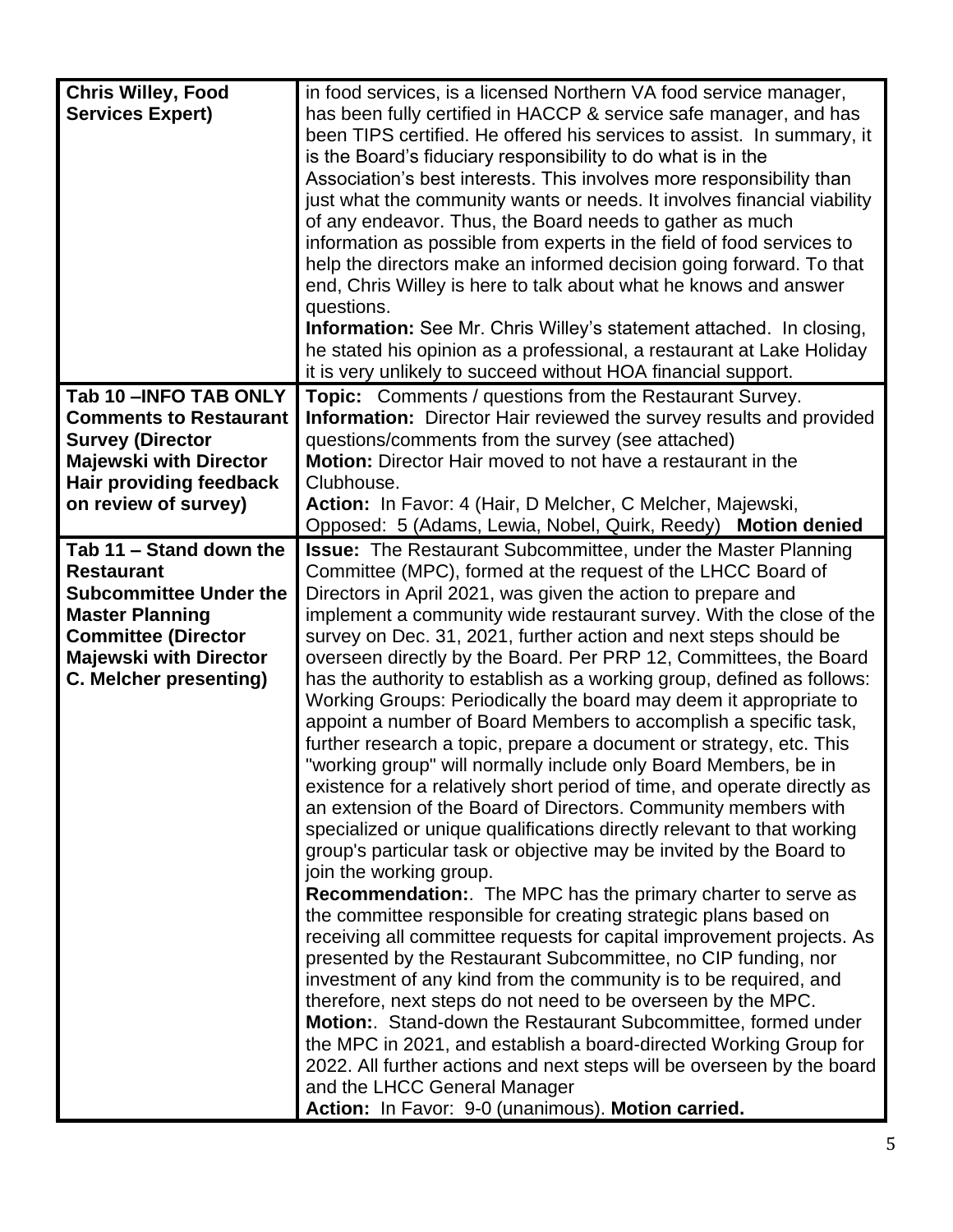|                          | Additional Motion: Director Adams moved that a working group be<br>created with members being Directors Bill Quirk and Mary Lewia;<br>former Restaurant Subcommittee members Derrick Charles and<br>Zack Goetz and Restaurant Expert Mr. Chris Willey, to explore<br>feasibility of a restaurant on Lake Holiday property.<br>Action: In Favor: 9-0 (unanimous). Motion carried. |
|--------------------------|----------------------------------------------------------------------------------------------------------------------------------------------------------------------------------------------------------------------------------------------------------------------------------------------------------------------------------------------------------------------------------|
| <b>Executive Session</b> | <b>Motion:</b> Director Noble moved to go into Executive Session to                                                                                                                                                                                                                                                                                                              |
|                          | discuss performance review and contract.                                                                                                                                                                                                                                                                                                                                         |
|                          | Action: In Favor: 9-0 (unanimous). Motion carried.                                                                                                                                                                                                                                                                                                                               |
|                          | <b>Motion:</b> Director Noble moved to exit Executive Session.<br>Action: In Favor: 9-0 (unanimous). Motion carried.                                                                                                                                                                                                                                                             |
|                          | <b>Motion:</b> Director Adams moved to approve cost of living and                                                                                                                                                                                                                                                                                                                |
|                          | performance bonus for General Manager, Mike Goodwin.                                                                                                                                                                                                                                                                                                                             |
|                          | Action: In Favor: 9-0 (unanimous). Motion carried.                                                                                                                                                                                                                                                                                                                               |
|                          | <b>Motion:</b> Director Noble moved to award contract for Replacement<br>Reserve Study to Reserve Advisors.                                                                                                                                                                                                                                                                      |
|                          | Action: In Favor: 9-0 (unanimous). Motion carried.                                                                                                                                                                                                                                                                                                                               |
| <b>Adjournment /</b>     | Meeting adjourned at 9:10 pm.                                                                                                                                                                                                                                                                                                                                                    |
| <b>Announcements</b>     |                                                                                                                                                                                                                                                                                                                                                                                  |
|                          | The next Regular Board Meeting will be 22 Mar 2022, at 6:30 p.m. in<br>the Clubhouse Great Room.                                                                                                                                                                                                                                                                                 |

Respectfully Submitted, Elizabeth Hair, Board Secretary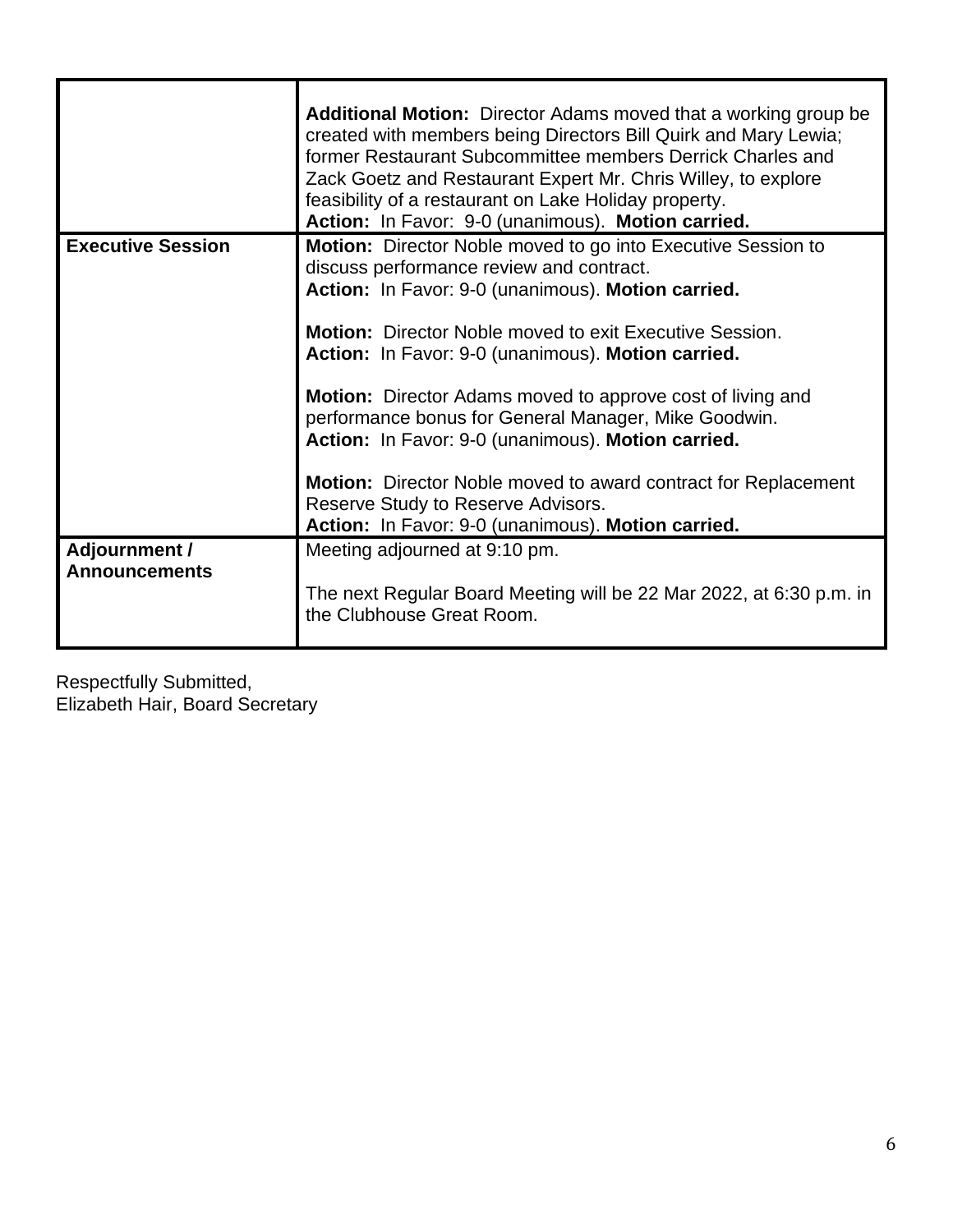#### Fiduciary Responsibility

Taken from CAI published articles

· In a property owners' association, only the BOD, individually and collectively, has fiduciary responsibility. The property owners elect representatives to carry out policy-making and administrative oversight.

· FR is often erroneously equated to financial responsibility but it includes much more than that.

· Fiduciary responsibility has legal stature. Anyone who has accepted it and fails to exercise it properly is legally vulnerable.

· You have fiduciary responsibility when legally entrusted with the care, protection, and use of the association's property and the operation of the association on behalf of the owners. You are in a position of trust and held to a higher standard of conduct.

· Our association is a 2.5 million dollar a year business and must be operated as one.

· You have a duty of loyalty to the association meaning you no longer have any right to a purely personal opinion or personal preference.

· You have a duty to make decisions based solely in the best interests and benefits of the association and in good faith meaning with diligence, care and skill.

· You are required to observe the business judgment rule, arriving at decisions only upon a reasonable basis, including adequate research and examination of costs, risks, etc.

· You are not permitted to speculate, experiment, initiate any bold new ideas or take risks with association property.

· You must have a sound, valid, objective, factually supportable or professionally advised basis for your decisions.

· If you do not know enough about something, you must obtain competent advice from somebody who does.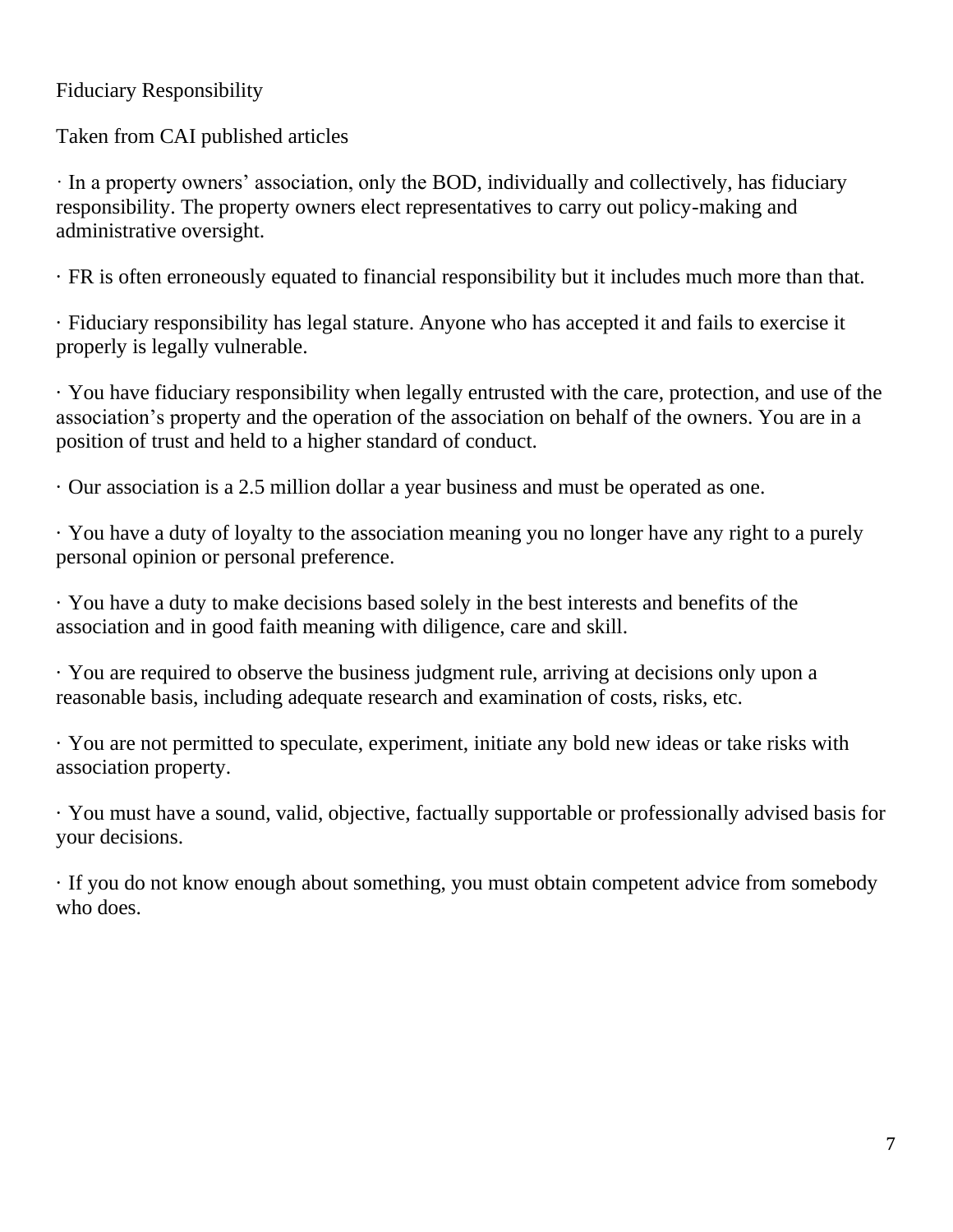Mr. Chris Willey's Restaurant Expert presentation. (Attachment 1) February 22, 2022

> • Hello, my name is Chris Willey, I have spent my career of more than 35 years in food service.

• I have worked in every facet from executive chef to regional manager.

• The last 25 years I have managed contract food service operations for some of the largest Food Service companies in the world, mostly as a director or General Manager.

• Something that everyone needs to understand about the restaurant business is that it is a "business" not a hobby.

It is often referred to as a business of pennies, meaning the profit margins are very small.

• Statistically a vast majority of restaurants that open each year close within the first-year due to many factors but mostly because of financial failure.

• The situation is complicated by rapidly rising food, labor, utility and insurance costs and significant qualified staffing shortages.

• Also the health and safety of patrons (a person can become very ill and or die of food and or alcohol poisoning) to the environmental, physical and liability issues.

• I want to discuss some questions that need to be answered prior to implementation of a "restaurant plan" as a list of major concerns

## • **Facilities -**

• Topic of an existing or new buildout impact and more-

• What impact does a permanent food service operation have on LH looking forward?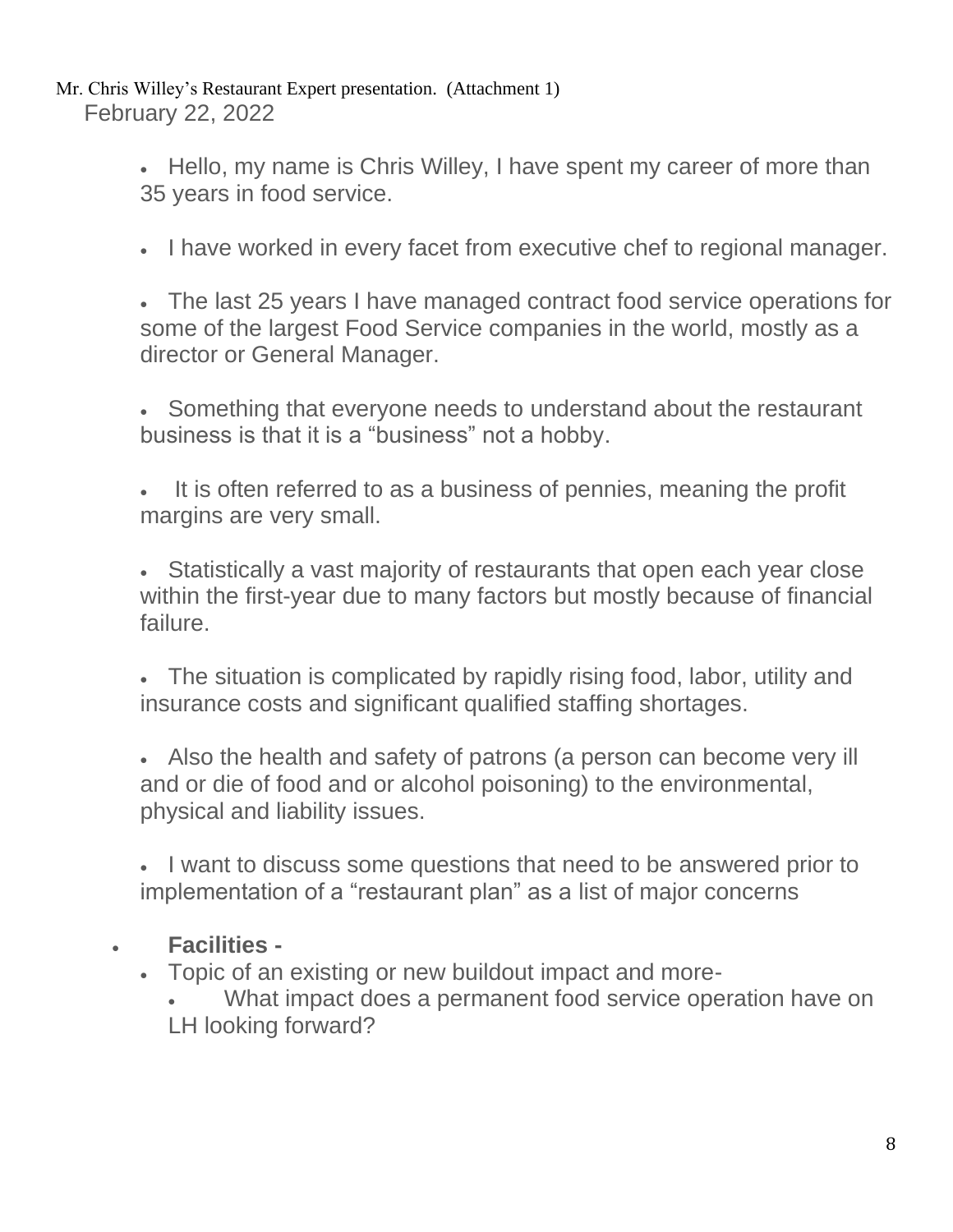• The existing clubhouse would need extensive renovations – even if we were to attach a "mobile" kitchen – this would be very costly - who pays, how and when

• Making the facility aesthetically and functionally appealing for a Restaurant/Bar plus the relocation of the LH office while meeting all the required OSHA, Health department and ABC control board concerns would be costly.

• Egress walkways plus Lighting, both exterior and interior and parking with increased traffic, and noise all need to be addressed.

• Picture a restaurant operating on a Saturday on a late July evening a 5PM - also an event going on at the clubhouse, swimmers at the beach, Picnickers at the tables outside and snack bar operating and boaters coming in or out

• Very, very crowded etc.…noisy and lots of traffic

• Has a Frederick County Health walk-through been conducted, and concerns addressed?

Plans would need to be submitted, approved, and worked through with the county via a professional architect and MEP firm.

• Rodent, garbage, trash, recycling systems and the need for implementation of a solid waste grease trap (and its effects on LH wastewater system) fry oil grease holding and removal.

heavy insect and rodent pesticide use close to the lake and the beach.

If LH were to build a building specifically for a restaurant with parking etc. the costs would be more than 750 thousand to 1.5M – again who pays that doesn't include outfitting of the facility

### • **Financial viability part 1**

- addressing what it is that we might want that impact COSTS
	- What is the seating capacity?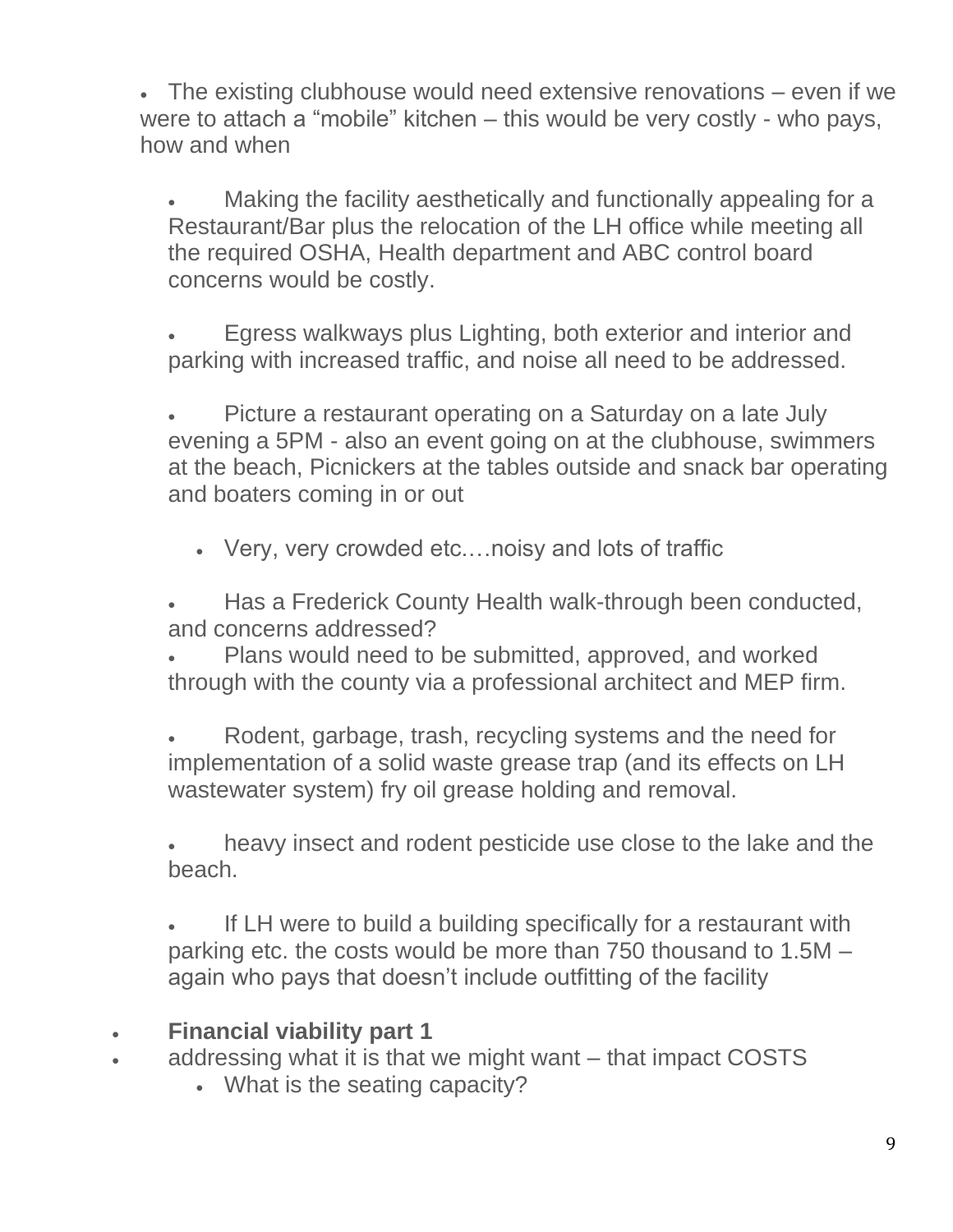• Do we a have a detailed menu, bar menu with price structuring?

• How many days/nights per week does it operate, does it serve breakfast, lunch dinner, catering, does it close if it serving a catered event?

• Opening and closing times, holiday, inclement weather impacts.

• Delivery/pick up service and how does that work?

• How Bar-centric is that facility… full bar or Beer &Wine (the trends today show increasing sales in hard alcohol…)

- general service levels (server vs. self-serve), glass' and silverware vs. paper/plasticware operation?
- Big TV's or country music stage band or canned music or nothing …

The issuance of a liquor license (belongs to vendor not LH) and (which goes to a public hearing) – will the community push back at that time? What if the vendor leaves or quits, they take it with them - a reapplication would need to be made – that takes time – a bar w/o booze

• My personal concerns regarding the ethics of a "BAR on our property" issues regarding selling it at LH (which has all our names on it)

Who pays for utility costs (electric, gas water/sewage) maintenance and repair of the facility interiors, exteriors, and the surrounding grounds, trash, and oil removal?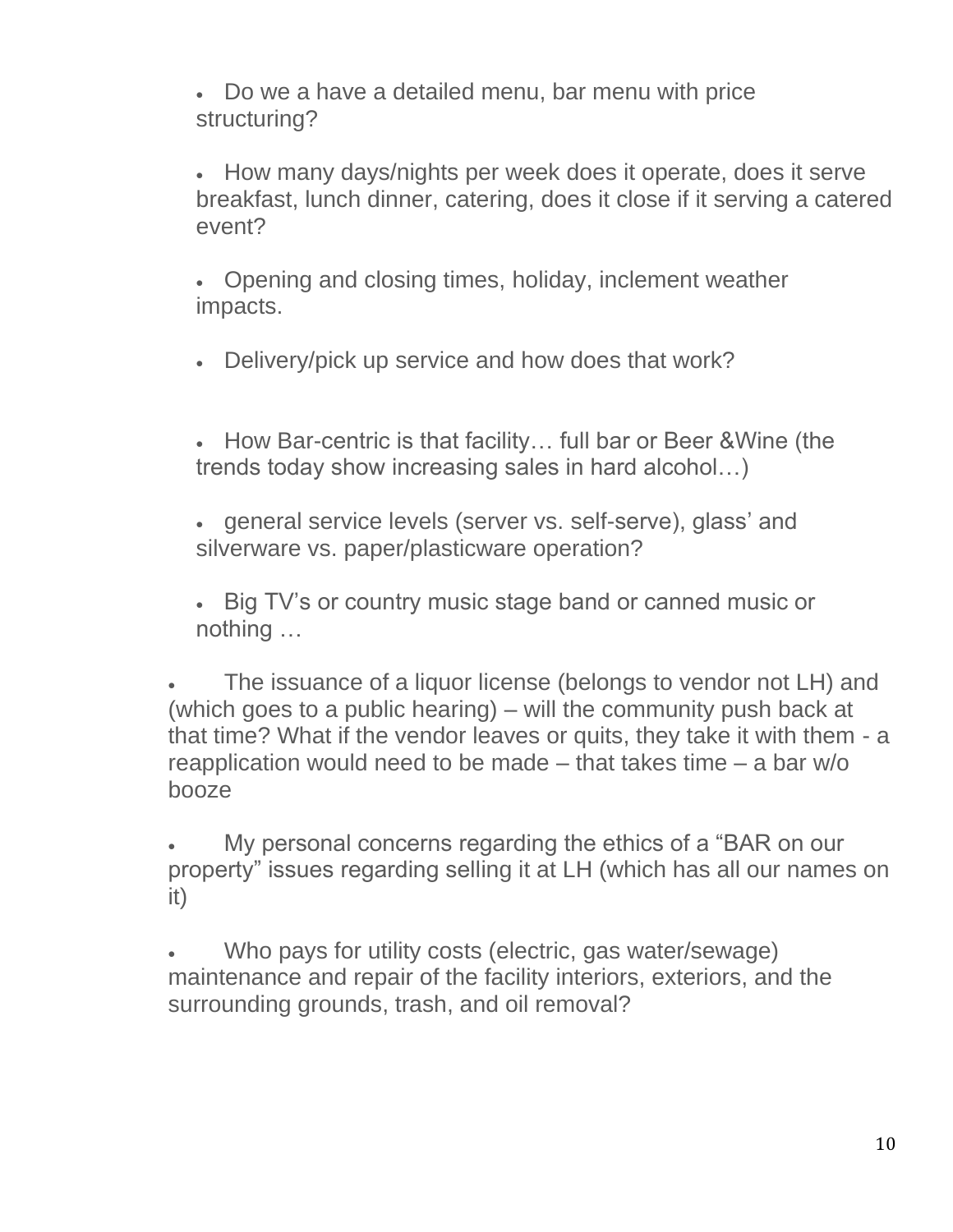## • **Financials part two**

• Do we have the active population to support a restaurant? I have run the numbers-

• The committee - survey said we had 400 interested (200p Biweekly) or about 57p/daily in a 7day operation

• Using industry averages of 30-38% product costs, 40-45% labor costs, 18-20% Other costs (controllable and non-controllable costs) I worked out that a minimum number of customers would be 150p/daily at minimum of \$20 PP (not including tax and tip add 19%) to make it a workable (profitable) operation.

• This also limits the initial investment that a vendor would make to 350 to 400 hundred thousand dollars paid back to themselves. Would not account for a loan from a bank with interest.

• at 150p/daily and remember that in a 7-day operation that is like 30p on Monday-Wednesday & 300 + on Friday and Saturday – think about that July evening….

• The numbers simply do-not work w/out large subsidies

• **SO- MOST Importantly- Does this now or in the future ever impact LH homeowners' dues at any time now or in the future? What if the vender/restaurant fails-?**

## • **Vetting potential operators**

• Financial, historical ability to handle a project of this nature and commercial and criminal background checks and the ability to finance ongoing operations even in periods of very slow sales. i.e. January, February etc. The willingness to commit to a long-term contract and all that implies.

## • **Proper RFP establishment for the execution of a Food Service operation**

• All the above requirements and more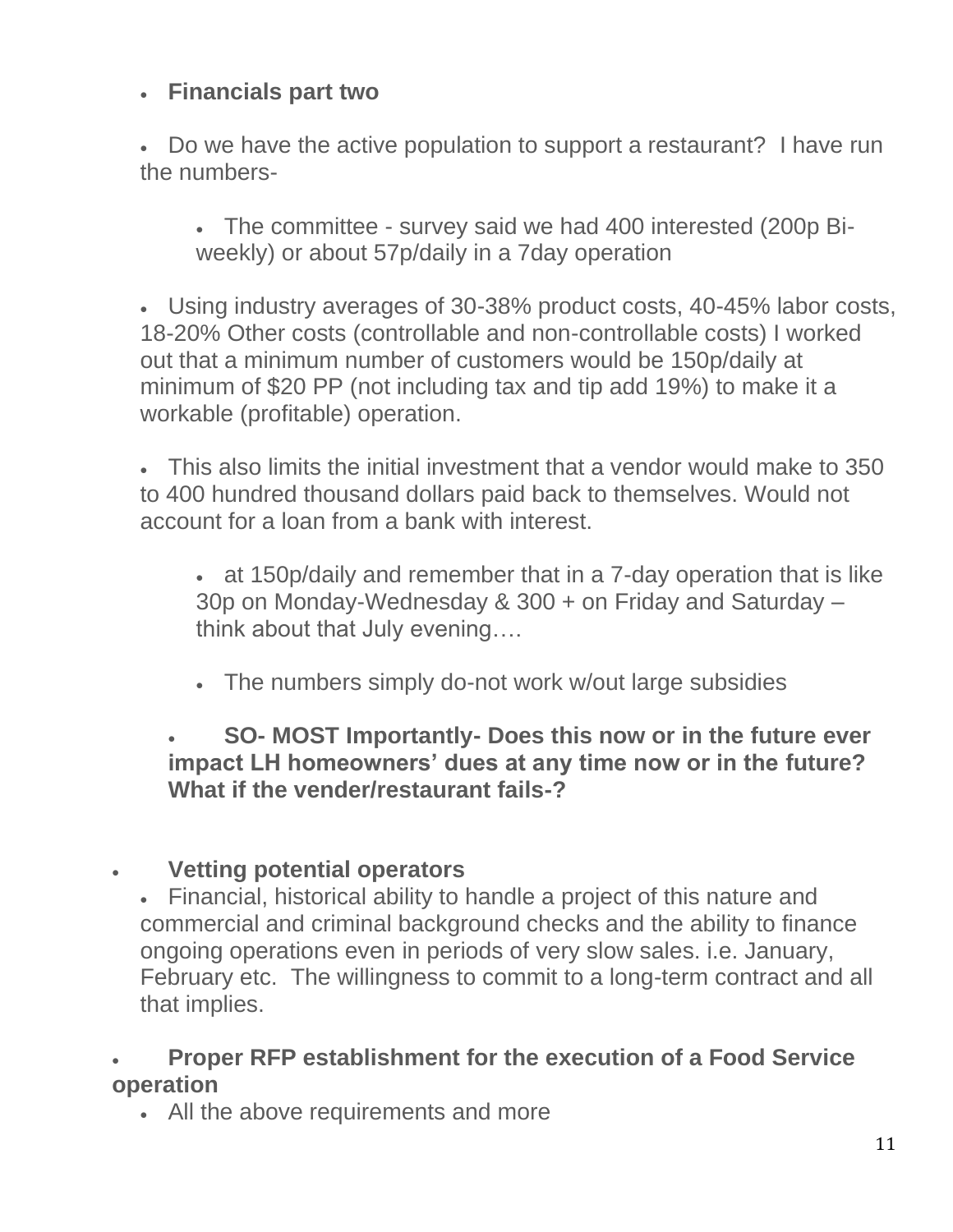• Business forecasting with daily weekly, monthly, quarterly, and annualized Budgets for 1 year plus a 5-year annualized "snapshot". (Including menus, prices staffing etc.)

## • **Ongoing contract management**

• need a paid POC contract manager for both internal and external issues associated with the operation. Who pays?

# **My opinion.**

• My experience tells me that the viability of such an operation without significant financial and managerial support from LH Homeowners and BOD would be very unlikely to succeed.

The expectation that a vendor would come to LH with the long-term investment funds to establish a workable, professional, and pleasing restaurant and bar is unlikely without LH financial support.

• My former employer(s), i.e. Compass Group/Restaurant Associates or it's subsidiaries or others who have the resources, would not venture into such a relationship without long term investment by LH.

• A guaranteed sales level would be established and if those sales estimates were not met a subsidization of the services by LH homeowners' association would be mandated.

They would also need a long-term contract with guarantees that any investments made on their part would be refunded if the contract is discontinued for any reason by either party.

Thank you – questions please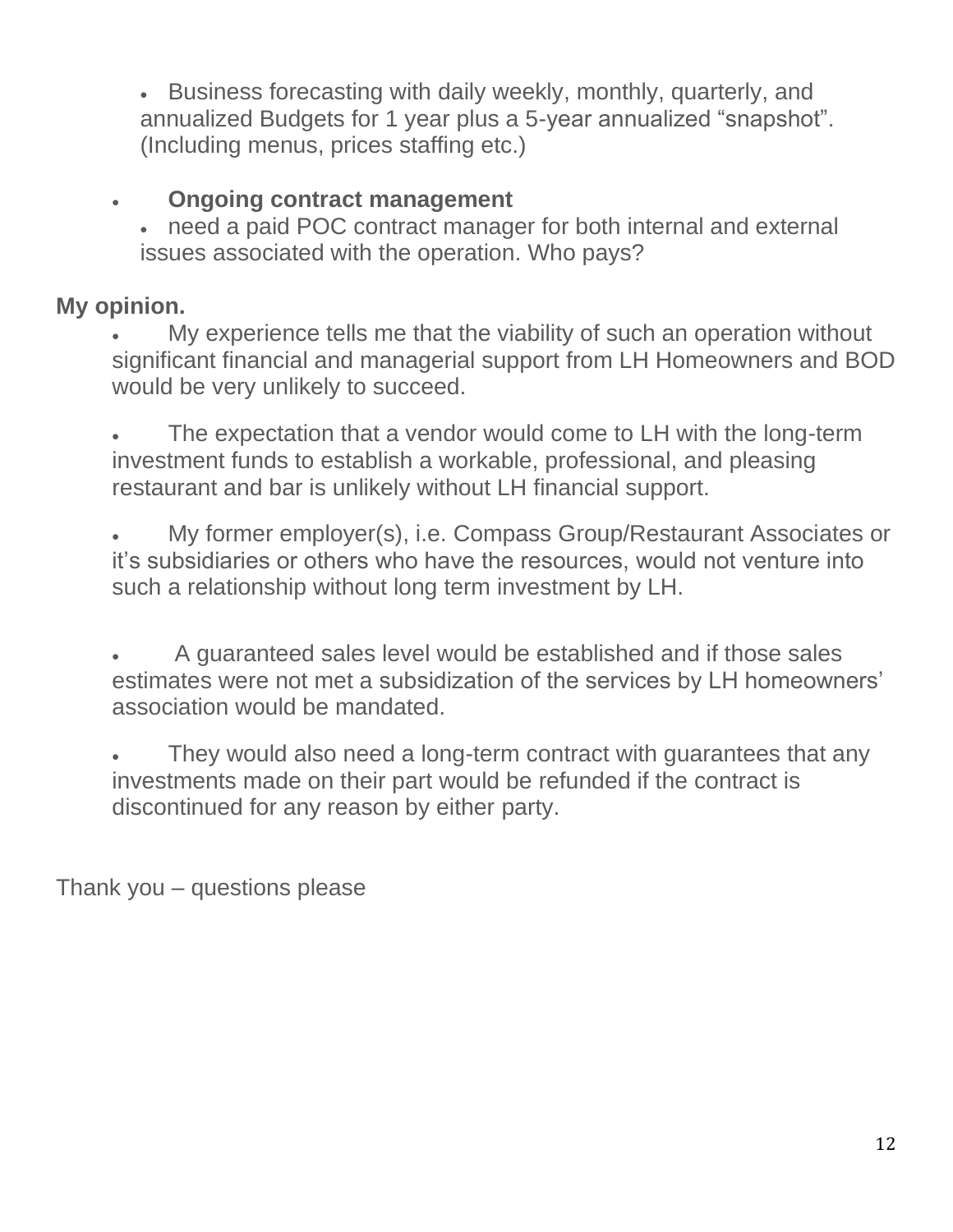#### Director Hair's Survey comments and questions presentation. (Attachment 2) **Questions / thoughts for Restaurant Tab**

Survey: (note: paper or vocal surveys not included in comments)

- There are two sections to survey spreadsheet: one shows all participants (including duplicates) and the second shows how many you removed. Why not show the balance?

- 964 homes, 633 membership lots and 223 utility lots (1820) but only 380 want the restaurant. Not majority of membership.

- 964 homes are not all inhabited during winter. Restaurant use would go down in winter.

- if answered no, had to continue answering other questions. (Some didn't finish the survey because they had to answer all questions when they said no, ergo, not a true representation of "no"s.)

- "No" answers included in rest of questions.

- Questions have pigeon hole answers, "Asking if we would prefer a particular location, but not having outside the community as a choice is slanted. If we answer one of your choices it is scored as if we are selecting a preferred location, when we are stating that we do not wish to have a restaurant located within the community. If we have answered no we don't want a bar and grill, why must we answer who we would want to use the bar and grill for our survey to be accepted. Two other questions we answered no, and then had to give preferences as if we had said yes to the bar and grill."

- Will comments be addressed?

- Question 2 has 304 saying yes to clubhouse use; however, question 6 has 323 accepting using the office space for restaurant.

- Question 7 asks how many would attend the restaurant. With 380 saying yes, if you add up all the responses of each answer (meaning 52 once or twice a year, 128 once a month, 158 once a week, and 83 two or more times a week) gives a total of 421 responses minus the 34 repeat answers = 387 vs 380. Numbers skewed.

- Requiring responders to have to answer ALL questions (vice stopping at "no"), invalidates the remaining questions or at least skews the numbers. Ergo, the survey is invalidated. If you include the fact that the survey was not consistently presented to all participates increases opportunity for invalidation.

Where is the market analysis – vendors interested in participating in venture [Any (LH) investors?) What about comments that survey was not consistently presented? Questions in the comments section indicate such as there are questions such as where would the office be moved to. Leads one to believe the survey wasn't consistently presented.

How do you keep restaurant patrons from crashing functions in the clubhouse?

How does restaurant control errant patrons? Use of LH security?

How does restaurant prevent membership from moving to picnic areas (with alcohol)…then to beach? What about supply trucks using the narrow roads in LH.

Competition for parking

Competition for snack bar and food trucks - which isn't viable in the winter time.

CAN sue – costs for defense

Increase in insurance liability?

Increase of wear and tear on facilities and LH roads (supply trucks).

Increase in restroom facilities (supplies, water, utilities, cleaning, trash)

What happens if venture goes under?

- What happens if equipment is removed?
- Rebuild of configuration?
- New vendor?